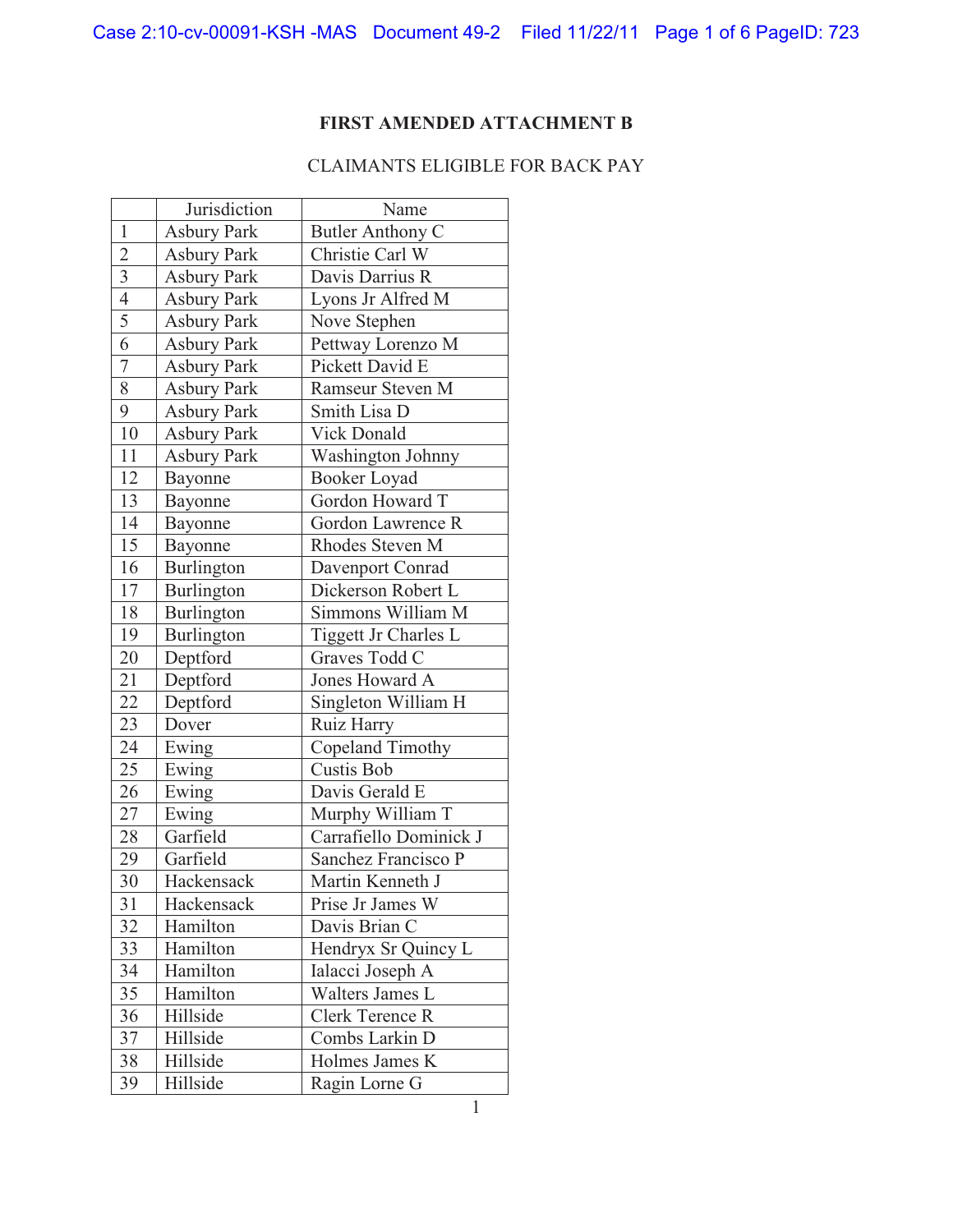| 40 | Hillside  | Wilson Brian K               |
|----|-----------|------------------------------|
| 41 | Hillside  | Young Sean G                 |
| 42 | Irvington | Abney Pamila D               |
| 43 | Irvington | Alston Jerry                 |
| 44 | Irvington | Alston Wayne                 |
| 45 | Irvington | <b>Beaumont Winchester J</b> |
| 46 | Irvington | Boykins Kevin R              |
| 47 | Irvington | <b>Brown Miles</b>           |
| 48 | Irvington | <b>Brown Robin M</b>         |
| 49 | Irvington | <b>Burrell Christopher B</b> |
| 50 | Irvington | Capers Charles L Jr          |
| 51 | Irvington | <b>Clark Desmond</b>         |
| 52 | Irvington | Clarke Mario H               |
| 53 | Irvington | Clyburn James W              |
| 54 | Irvington | Coates Darius D              |
| 55 | Irvington | Davis Harriet L              |
| 56 | Irvington | Davis Sanford E              |
| 57 | Irvington | Diogene Gary J               |
| 58 | Irvington | Diogene Wilman               |
| 59 | Irvington | Dundas David J               |
| 60 | Irvington | Eatman Jesse T               |
| 61 | Irvington | <b>Exil Ernest</b>           |
| 62 | Irvington | Farmer Anthony M             |
| 63 | Irvington | Gatling William B Jr         |
| 64 | Irvington | <b>Gattison Maurice</b>      |
| 65 | Irvington | Goines Bobby                 |
| 66 | Irvington | Green Mark E                 |
| 67 | Irvington | Hinton Daphine A             |
| 68 | Irvington | Hooper Ira H                 |
| 69 | Irvington | Horton Akilah S              |
| 70 | Irvington | Hutcheson Charles W          |
| 71 | Irvington | Hutcheson Kenneth            |
| 72 | Irvington | Jackson Taj M                |
| 73 | Irvington | Jean Simon Albern E          |
| 74 | Irvington | Jenkins Christopher S        |
| 75 | Irvington | Lacoste Heine                |
| 76 | Irvington | Lewis Jr Lavel               |
| 77 | Irvington | Maxwell Claude L             |
| 78 | Irvington | Mays Pamela                  |
| 79 | Irvington | Myers Michael A              |
| 80 | Irvington | Noel Jeffrey                 |
| 81 | Irvington | Otto Eugene I                |
| 82 | Irvington | Reynolds Jr Lawrence W       |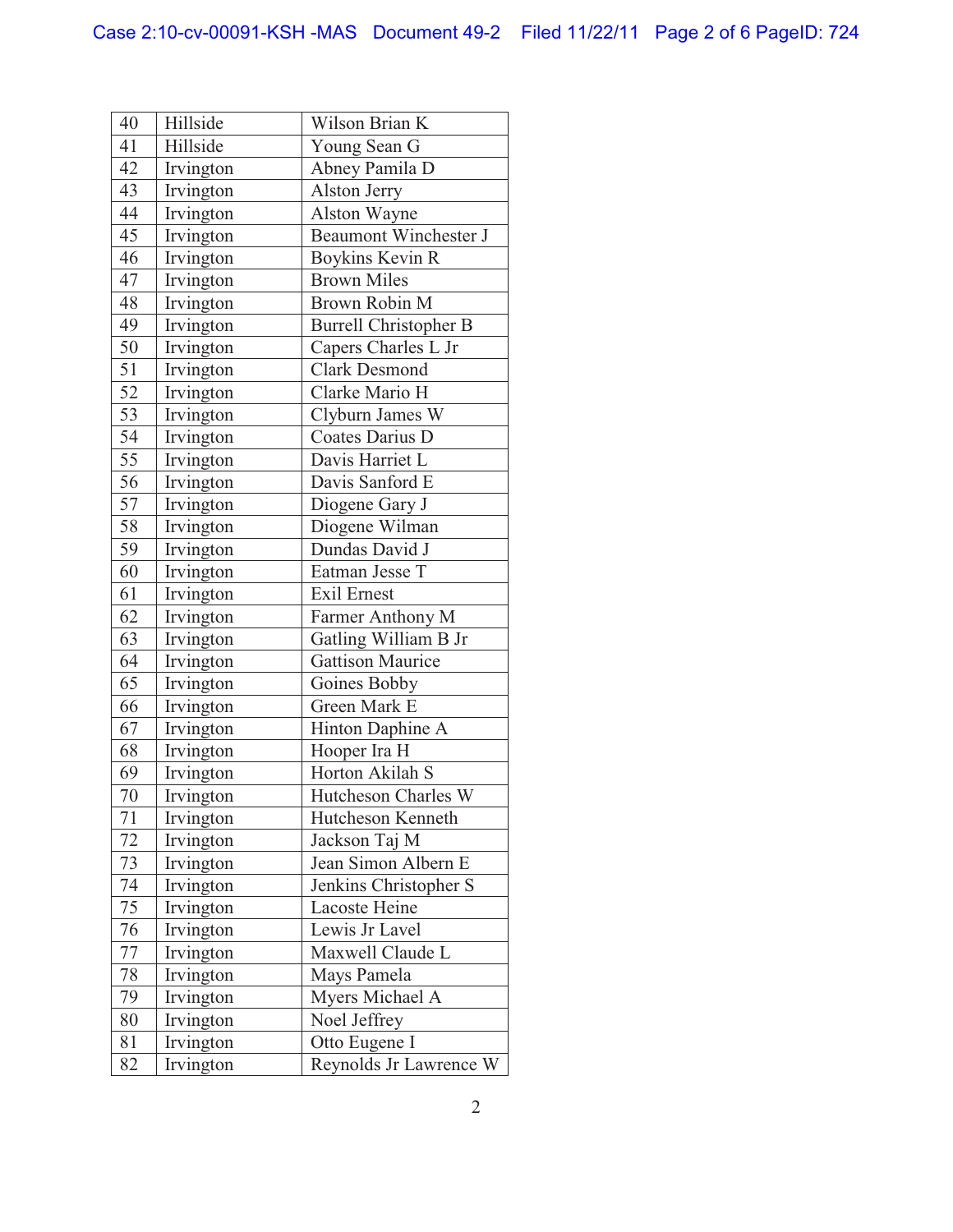| 83  | Irvington       | Rice Brian M          |
|-----|-----------------|-----------------------|
| 84  | Irvington       | Rucker Phillip J      |
| 85  | Irvington       | Taylor Maurice K      |
| 86  | Irvington       | Thomas Twanda         |
| 87  | Irvington       | Turley Jr Leonard N   |
| 88  | Irvington       | Way Ardwin L          |
| 89  | Irvington       | White Jr John H       |
| 90  | Irvington       | Whiting Crawford      |
| 91  | Irvington       | Wilkins Richard       |
| 92  | Irvington       | Wilson Eric T         |
| 93  | Irvington       | <b>Wilson Glenise</b> |
| 94  | Irvington       | <b>Woodard Steven</b> |
| 95  | Irvington       | Woods Kimiiko L       |
| 96  | Irvington       | Young Dennie C        |
| 97  | Kearny          | Canela Jose L         |
| 98  | Kearny          | Gonzalez Michael      |
| 99  | Kearny          | Hernandez Theamaris J |
| 100 | Kearny          | Lopez Ramon           |
| 101 | Kearny          | Negron Cesar L        |
| 102 | Kearny          | Norat Francisco J     |
| 103 | Kearny          | Plaugic John A        |
| 104 | Kearny          | Rakowski David        |
| 105 | Kearny          | Torrado James A       |
| 106 | Lawrence        | Chester William C     |
| 107 | Lawrence        | Glenn John F          |
| 108 | Lawrence        | Smith Michael L       |
| 109 | Magnolia        | Jones Jr Paul         |
| 110 | Morristown      | Downey Beverly J      |
| 111 | North Brunswick | Campbell Michael A    |
| 112 | North Brunswick | Cox Myron O           |
| 113 | North Brunswick | Marshall Tawana       |
| 114 | North Brunswick | Nicholson Nathaniel   |
| 115 | Orange          | Booker Tyrrik R       |
| 116 | Orange          | Brown Renee E         |
| 117 | Orange          | Brown Tangela M       |
| 118 | Orange          | Cherry Robert W       |
| 119 | Orange          | Davis Erik S          |
| 120 | Orange          | Deberry Troy L        |
| 121 | Orange          | Dickens Lia Y         |
| 122 | Orange          | Garey Christopher J   |
| 123 | Orange          | Grundy Tyrone B       |
| 124 | Orange          | Hill Betty R          |
| 125 | Orange          | Hunter Sr Fidel C     |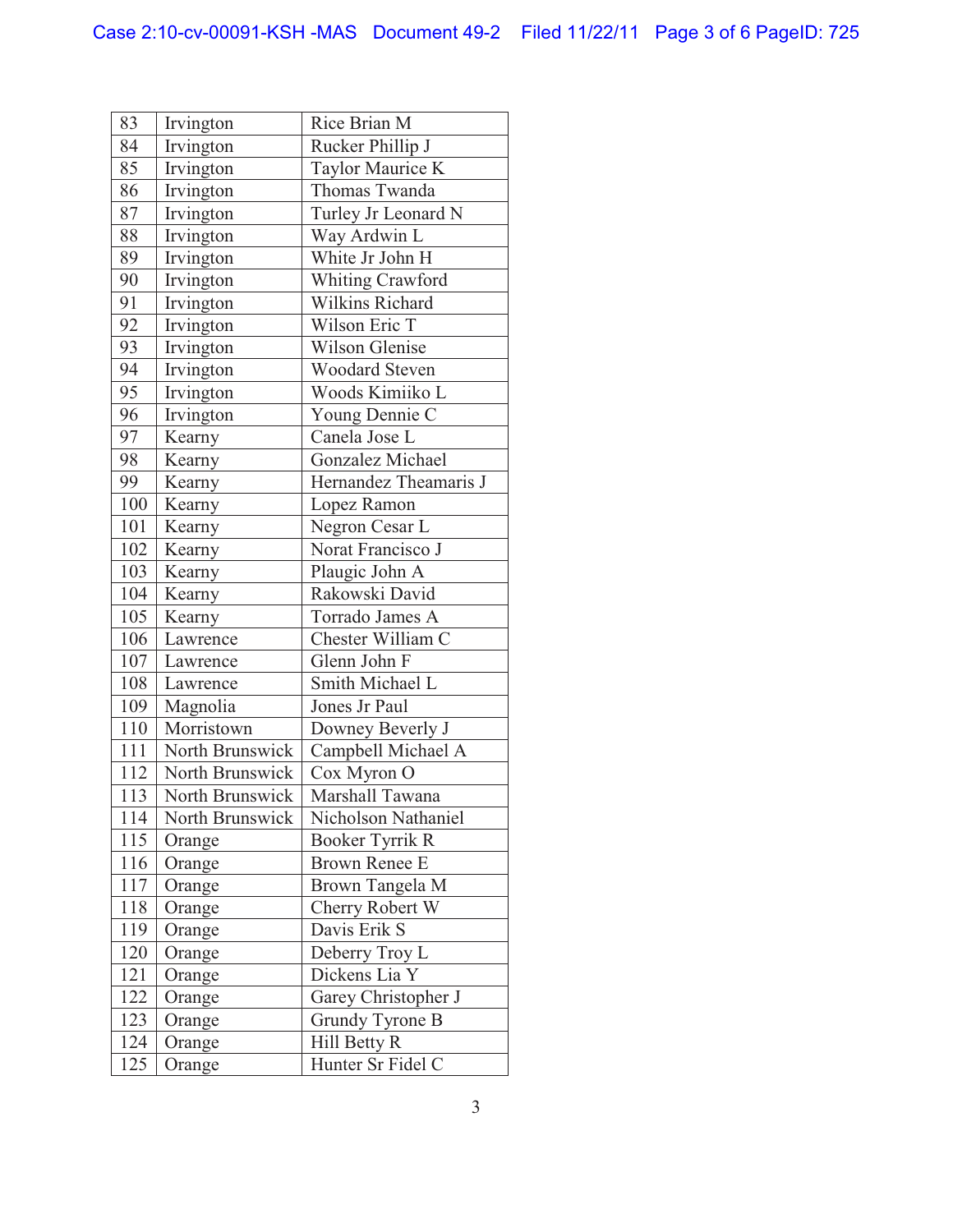| 126 | Orange      | Jenkins Jr Albert A     |
|-----|-------------|-------------------------|
| 127 | Orange      | Lane Joseph             |
| 128 | Orange      | Lewis Rontesia S        |
| 129 | Orange      | Martin Joseph H         |
| 130 | Orange      | Moore Fayetta           |
| 131 | Orange      | Polhill Robert L        |
| 132 | Orange      | Shields Kieran T        |
| 133 | Orange      | Tisdale Dickson Karyn   |
| 134 | Orange      | Toomer Julian S         |
| 135 | Orange      | Worthen Litasha B       |
| 136 | Pennsauken  | Gilbert Raymond L       |
| 137 | Pennsauken  | Graham James W          |
| 138 | Pennsauken  | Graham Walter           |
| 139 | Pennsauken  | Sampson Shaun I         |
| 140 | Perth Amboy | <b>Banfield Stephen</b> |
| 141 | Perth Amboy | Harris Michael          |
| 142 | Perth Amboy | Lagomarsini Armando     |
| 143 | Perth Amboy | Lopez William           |
| 144 | Perth Amboy | Petrosino Stephen       |
| 145 | Perth Amboy | Rivera Jr Arcadio       |
| 146 | Perth Amboy | Rodgers Henry H         |
| 147 | Perth Amboy | Sanabria Orlando        |
| 148 | Perth Amboy | Sandomierski Judith     |
| 149 | Perth Amboy | <b>Swindell Dale B</b>  |
| 150 | Plainfield  | Abdel Samad A           |
| 151 | Plainfield  | Alexander Sr Robert     |
| 152 | Plainfield  | Alston Troy L           |
| 153 | Plainfield  | Burrugws Linda F        |
| 154 | Plainfield  | Calvin Jean R           |
| 155 | Plainfield  | Carden Lonnie J         |
| 156 | Plainfield  | Crawford Andre A        |
| 157 | Plainfield  | Goldston Eugene L       |
| 158 | Plainfield  | Harrison Mylis B        |
| 159 | Plainfield  | Henderson Johnny        |
| 160 | Plainfield  | Johnson Kenneth L       |
| 161 | Plainfield  | Johnson Reginald C      |
| 162 | Plainfield  | Jones Ii Lonnie C       |
| 163 | Plainfield  | Key Woodrow Jr          |
| 164 | Plainfield  | Lawson Tamiko E         |
| 165 | Plainfield  | Lewis Rakeen A          |
| 166 | Plainfield  | Lucky Michael G         |
| 167 | Plainfield  | Mcneill Jesse A         |
| 168 | Plainfield  | Montgomery Craig S      |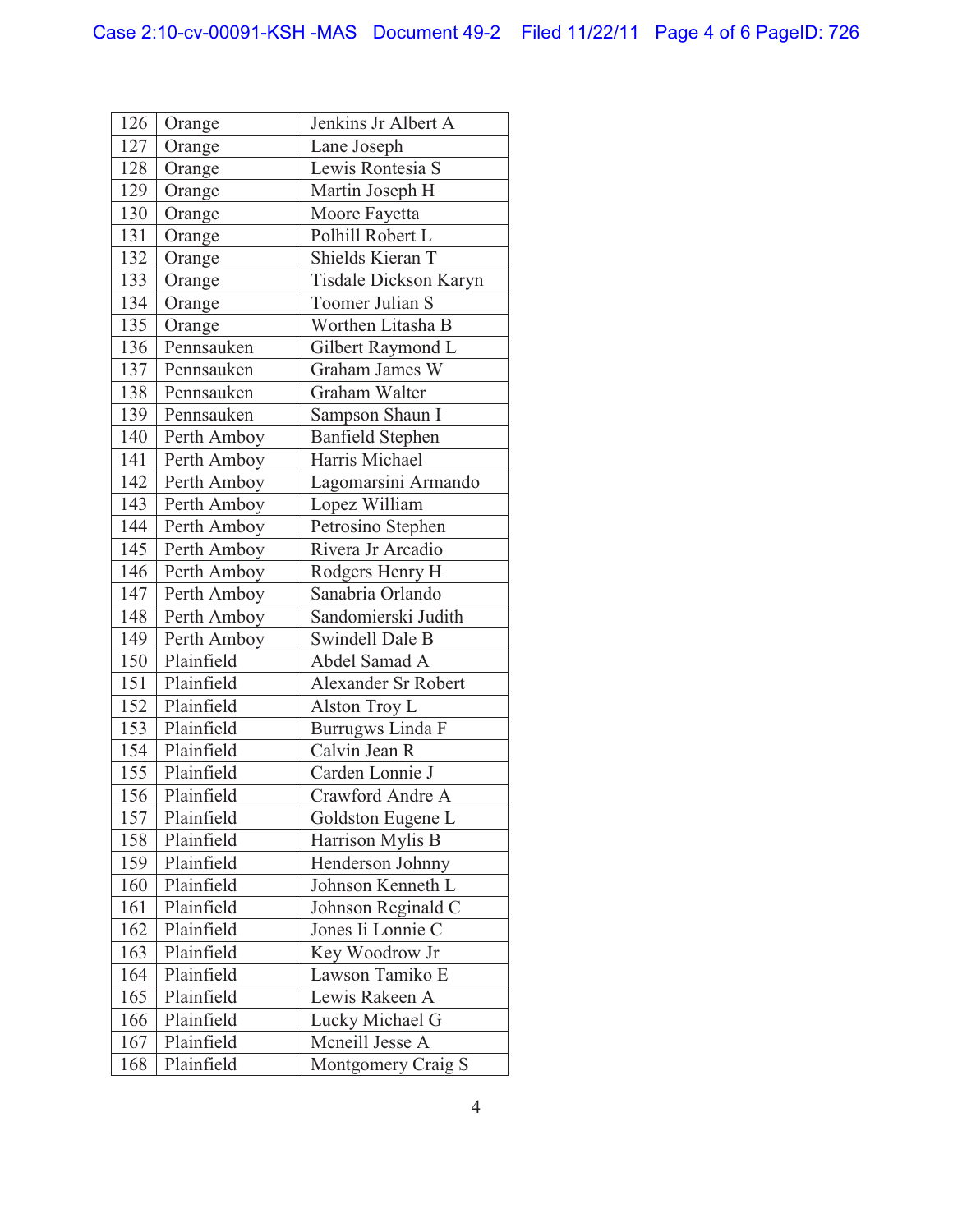| 169 | Plainfield           | Nash Brown Inesha        |
|-----|----------------------|--------------------------|
| 170 | Plainfield           | Sanders Rodney D         |
| 171 | Plainfield           | Slaughter Wayne E        |
| 172 | Plainfield           | Taylor Eric W            |
| 173 | Plainfield           | Walker Alana S           |
|     | 174 Plainfield       | Williams Stanton A       |
| 175 | Pleasantville        | <b>Toro Stanley</b>      |
| 176 | Pleasantville        | Valentin Angel L         |
| 177 | Roselle              | <b>Barnes Brian K</b>    |
| 178 | Roselle              | <b>Bullock Marlin D</b>  |
|     | 179 Roselle          | Hutchins Jr Roger K      |
| 180 | <b>Scotch Plains</b> | Johnson Shawn            |
| 181 | Somerdale            | Hawkins Jr William E     |
| 182 | Vineland             | Alvarez Orlando          |
| 183 | Vineland             | Cruz Gamaliel            |
|     | 184 Vineland         | <b>Gonzalez Nelson E</b> |
| 185 | Vineland             | Latorre Danny            |
| 186 | Vineland             | Martinez Phillip M       |
| 187 | Vineland             | Mendez Josephine M       |
| 188 | Vineland             | Minguela Angel L         |
| 189 | Vineland             | Negron Luis A            |
| 190 | Vineland             | Ramos Antonio Jr         |
| 191 | Vineland             | Ramos Edwin              |
| 192 | Vineland             | Rodriguez Christopher    |
| 193 | Vineland             | Rodriguez Joseph M       |
| 194 | Vineland             | Rodriguez Mayte          |
| 195 | Vineland             | Vargas Albert            |
| 196 | Vineland             | Velez Beny               |
| 197 | Wallington           | Norris David L           |
| 198 | Weehawken            | Berenguer Carlos L       |
| 199 | Weehawken            | Hammer Eric J            |
| 200 | Weehawken            | Martinez Joseph          |
| 201 | Weehawken            | Mejia Juan D             |
| 202 | Weehawken            | Mera Julian B            |
| 203 | Weehawken            | Saldarriaga Rene         |
| 204 | Weehawken            | Same Augusto A           |
| 205 | <b>West New York</b> | <b>Alvarez Elvis</b>     |
| 206 | <b>West New York</b> | Alvarez John J           |
| 207 | West New York        | Alvarez Jose R           |
| 208 | <b>West New York</b> | Barrera Marco A          |
| 209 | West New York        | <b>Batres Max A</b>      |
| 210 | <b>West New York</b> | Chemas Hilenne P         |
| 211 | West New York        | Diaz Reynaldo J          |